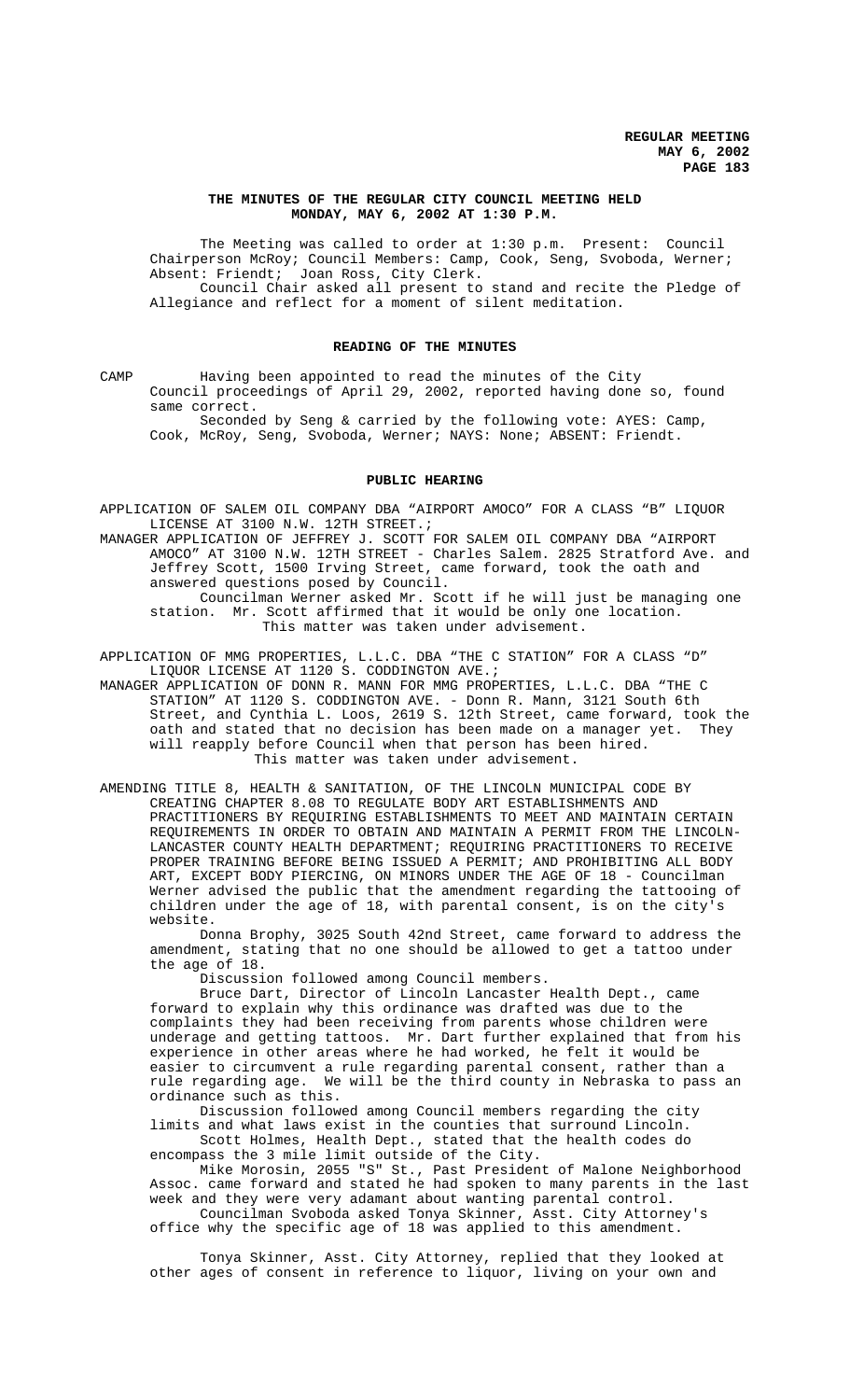other cities that have put this same type of law into effect and they were also using the age of 18. She also informed Council that the County is considering passing what the Council passes to prevent problems outside of the City limits.

Councilman Svoboda asked about the State Fair Grounds area. Ms. Skinner advised if the County did pass this, that the State Fair Grounds area would be included in that scope. This matter was taken under advisement.

AMENDING TITLE 20 OF THE LINCOLN MUNICIPAL CODE BY ADDING A NEW CHAPTER 20.10 TO ADOPT THE 2000 EDITION OF THE INTERNATIONAL RESIDENTIAL CODE REGULATING AND CONTROLLING THE DESIGN, CONSTRUCTION, QUALITY OF MATERIALS, ERECTION, INSTALLATION, ALTERATION, REPAIR, LOCATION, RELOCATION, REPLACEMENT, ADDITION TO, USE OR MAINTENANCE OF ONE- AND TWO-FAMILY DWELLINGS AND TOWNHOUSES IN THE CITY OF LINCOLN;

AMENDING TITLE 20 OF THE LINCOLN MUNICIPAL CODE BY CREATING A NEW CHAPTER 20.08 TO ADOPT THE 2000 EDITION OF THE INTERNATIONAL BUILDING CODE, WITH AMENDMENTS, ADDITIONS AND DELETIONS THERETO, TO ESTABLISH THE MINIMUM REGULATIONS GOVERNING THE CONDITIONS AND MAINTENANCE OF ALL PROPERTY, BUILDINGS AND STRUCTURES; TO PROVIDE THE STANDARDS FOR SUPPLIED UTILITIES AND FACILITIES AND OTHER PHYSICAL THINGS AND CONDITIONS ESSENTIAL TO ENSURE THAT STRUCTURES ARE SAFE, SANITARY AND FIT FOR OCCUPATION AND USE; AND TO PROVIDE FOR THE CONDEMNATION OF BUILDINGS AND STRUCTURES UNFIT FOR HUMAN OCCUPANCY AND USE AND THE DEMOLITION OF SUCH STRUCTURES, WITHIN THE CITY OF LINCOLN;

AMENDING TITLE 19 OF THE LINCOLN MUNICIPAL CODE TO ADOPT THE INTERNATIONAL FIRE CODE 2000 EDITION WITH AMENDMENTS - Chuck Zimmerman, Building and Safety, came forward to give the Council an overview of the updates for the uniforms codes.

Councilman Cook asked if these codes were tailored to Lincoln, Nebraska.

Mr. Zimmerman affirmed that they were.

Councilman Cook asked how the code changes will affect older home renovation.

Mr. Zimmerman stated that he didn't know if it offered more or less flexibility.

Council Chair McRoy asked if there had been much reaction from the industry.

Mr. Zimmerman informed the Council that he felt that due to the good representation on the task forces that review these policies, there had not been any reaction.

Councilman Werner asked about other than renovating, would these new codes facilitate renovation of older buildings?

Mr. Zimmerman informed him that the Uniform Code does just that. Ron Peary, Building and Safety Manager, came forward to explain the basics of the Fire code and did advise Council that this code

applies to only the properties within the City limits of Lincoln. Bill Moody, Chief Fire Inspector, came forward and relayed that

basically there was very little change made, mostly administrative. Councilman Werner asked if these new regulations had anything to

do with the staffing of fire stations? Mr. Moody advised him these do not apply.

Councilman Camp commended all three men for the excellent job done

on this project.

This matter was taken under advisement.

APPROVING THE PROPOSAL FOR BMP AND DRY WEATHER STORM DRAINAGE ASSESSMENT BY THE UNL CIVIL ENGINEERING DEPARTMENT FOR MONITORING DRY WEATHER FLOWS, THE WORK PLAN, AND THE IMPLEMENTATION PLAN - Nicole Fleck-Tooze of Public Works and Utilities, came forward to briefly explain this agreement for UNL to provide services to the City. This matter was taken under advisement.

APPEAL OF CRAIG GROAT FROM THE PLANNING COMMISSION CONDITIONAL APPROVAL OF SPECIAL PERMIT 23E FOR AUTHORITY TO CONSTRUCT STUDENT HOUSING FOR 352 STUDENTS, A STUDENT CAMPUS CENTER AND LIBRARY COMPLEX, AND THE RELOCATION OF THE EXISTING PHYSICAL PLANT, ON PROPERTY GENERALLY LOCATED BETWEEN N. 50TH AND 56TH STREETS, AND HUNTINGTON AND MADISON AVENUES -

Craig Groat, 4935 Huntington Street, came forward to appeal the approval of this special permit. He is requesting that Wesleyan build a parking garage to eliminate them destroying numbers of historic homes in the neighborhood. He is seeking screening requirements to the present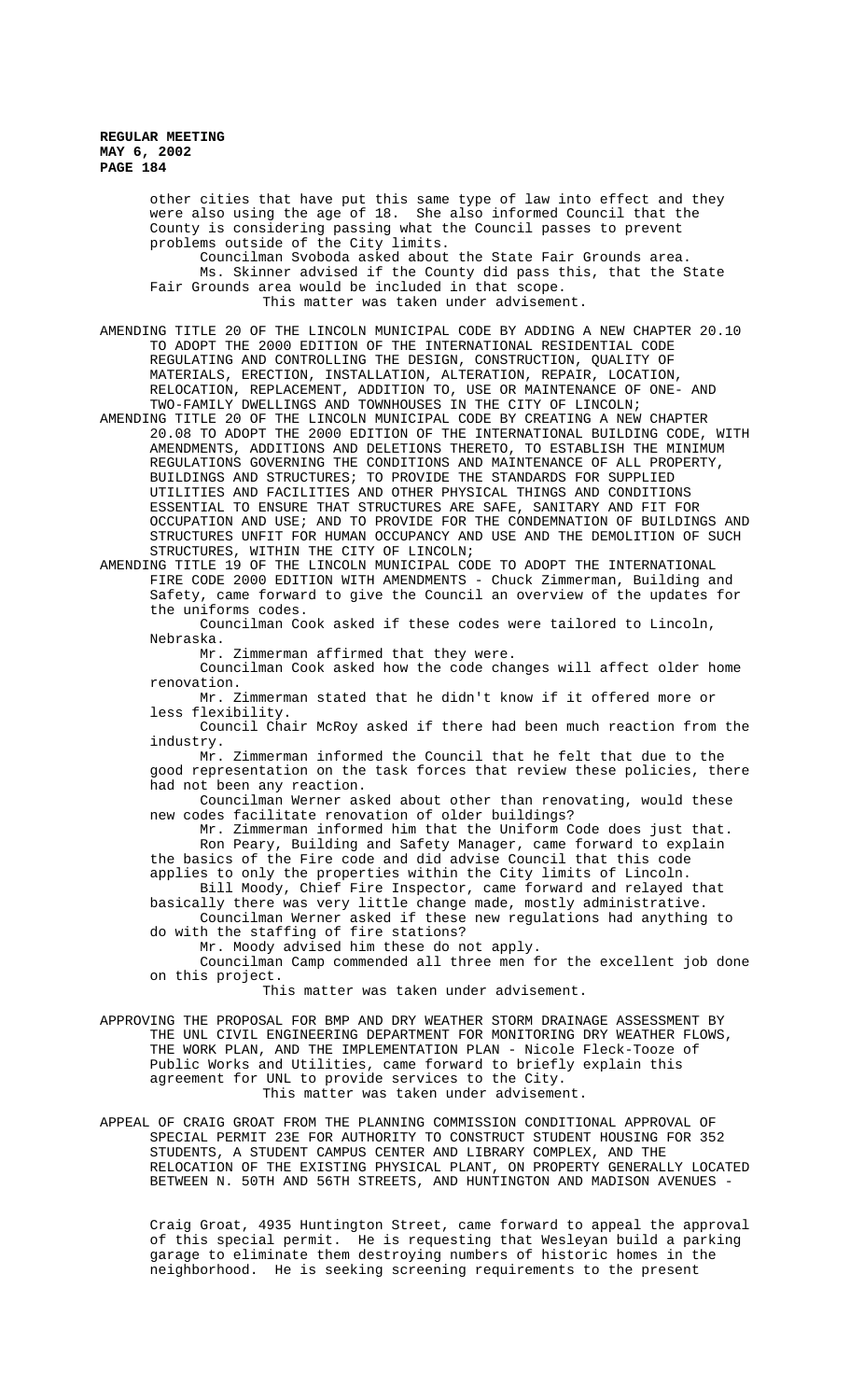parking lot that is across from his property.

Council Chair McRoy asked Mr. Groat if he basically just wanted them to build a garage.

Mr. Groat replied he did, as it would be a big help for the neighborhood.

John Sinclair, Sinclair Hille Architects, 700 Q Street, came forward to present the plans to Council for the construction of student housing for 352 students, a student campus center, library complex and the relocation of the physical plant. He stated they are trying to create a more village like atmosphere.

Councilman Werner asked if there were plans for a baseball field being built.

Matt Kavany, Director of Physical Plant for Wesleyan, came forward to explain to Council the ultimate goal they are working towards at Wesleyan.

Councilman Werner stated that the Woods Park Neighborhood Association has complained about the baseball field. He also asked if Wesleyan has considered students to live on campus through their Junior year and thus eliminating so many parking problems.

Mr. Kavany suggested that Mr. Werner speak to Dr. Sarah Boatman about this topic.

Councilwoman Seng stated she has been to all of the meetings for University Place. Wesleyan has met with the neighborhood association and they have an excellent plan in place. It is unfortunate that they have become landlocked however. She did ask why there are plans for more than one power plant.

Mr. Sinclair said that two locations were put in as options. Councilman Camp asked for expansion purposes, if all the property needed is owned by Wesleyan.

Mr. Sinclair replied that Wesleyan does own all of it.

Councilman Cook asked Mr. Sinclair to explain the screening of parking lots.

Mr. Sinclair replied that they would be obligated to comply with city codes.

Councilman Cook addressed the issue of maintenance of parking lots.

Mr. Kavany said that he was ultimately responsible for the upkeep of property on campus.

Mr. Groat came forward to give his rebuttal statement. He reinforced the need for a parking garage and showed photos of parking lots on campus where the maintenance of areas showed lots of weeds in the areas discussed.

This matter was taken under advisement.

## **MISCELLANEOUS BUSINESS**

Ed Holloway, 8310 Sandalwood Drive, came forward to report that his lawn is littered frequently with beer bottles and that traffic in his neighborhood is excessive and most drivers are exceeding the speed limit due to the construction on 84th Street. He reported that there are 35 children in his neighborhood that are under age six and he is worried about their safety.

Officer Russ Fossler, Lincoln Police Dept., came forward and stated he would take Mr. Holloway's concerns to Sgt. Smith who handles traffic enforcement.

This matter was taken under advisement.

# **\*\* END OF PUBLIC HEARING \*\***

# **COUNCIL ACTION**

## **LIQUOR RESOLUTIONS**

APPLICATION OF SALEM OIL COMPANY DBA "AIRPORT AMOCO" FOR A CLASS "B" LIQUOR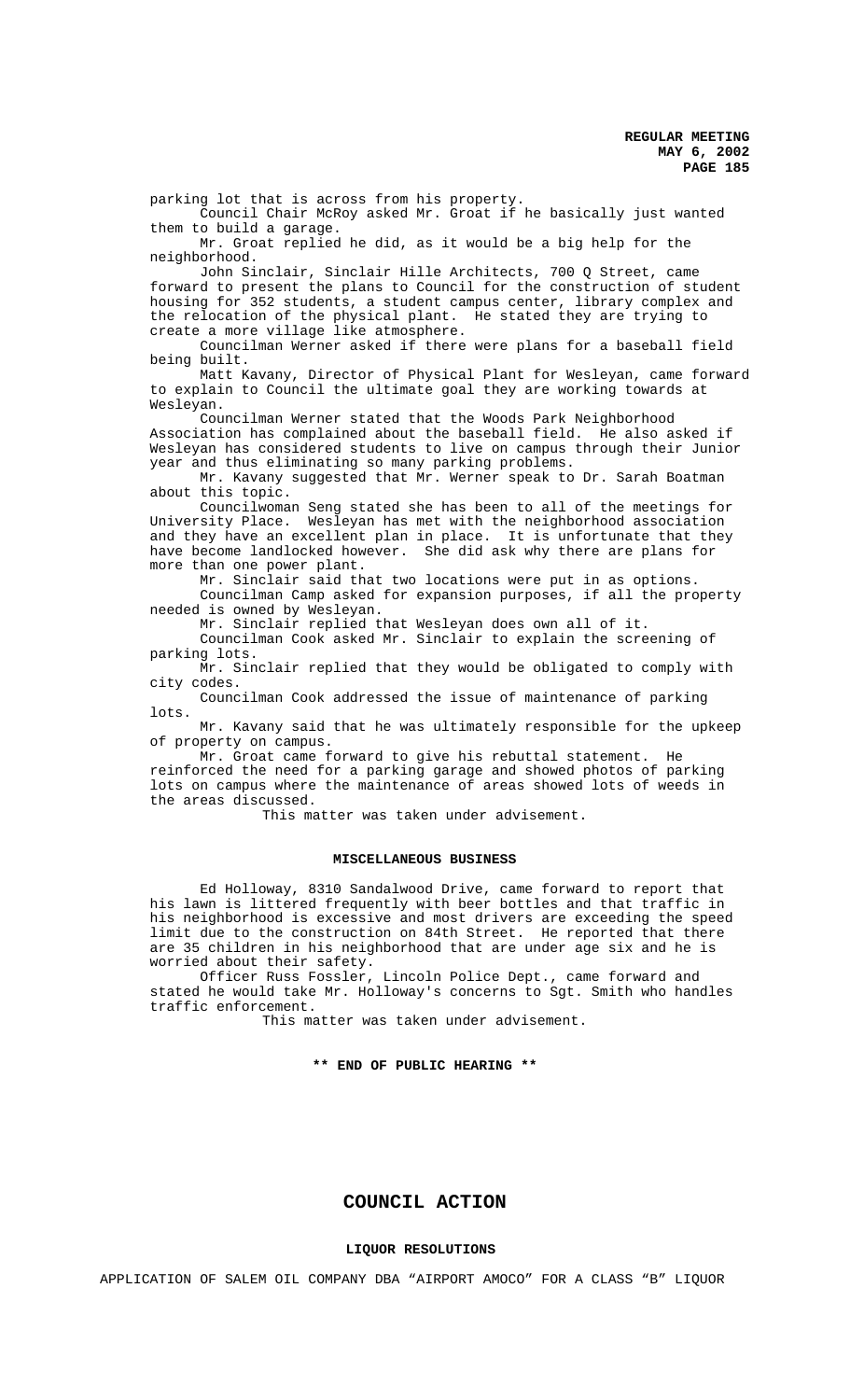LICENSE AT 3100 N.W. 12TH STREET - CLERK read the following resolution, introduced by Jon Camp, who moved its adoption for approval:<br>A-81475 BE IT RESOLVED by the City Council of the City of Linc BE IT RESOLVED by the City Council of the City of Lincoln, Nebraska:

That after hearing duly had as required by law, consideration of the facts of this application, the Nebraska Liquor Control Act, and the pertinent City ordinances, the City Council recommends that the application of Salem Oil Company dba "Airport Amoco" for a Class "B" liquor license at 3100 N.W. 12th Street, Lincoln, Nebraska, for the license period ending April 30, 2003, be approved with the condition that the premise complies in every respect with all city and state regulations. The City Clerk is directed to transmit a copy of this resolution to the Nebraska Liquor Control Commission.

Introduced by Jon Camp Seconded by Seng & carried by the following vote: AYES: Camp, Cook, McRoy, Seng, Svoboda, Werner; NAYS: None; ABSENT: Friendt.

MANAGER APPLICATION OF JEFFREY J. SCOTT FOR SALEM OIL COMPANY DBA "AIRPORT AMOCO" AT 3100 N.W. 12TH STREET - CLERK read the following resolution,

introduced by Jon Camp, who moved its adoption for approval:

A-81476 WHEREAS, Salem Oil Company dba "Airport Amoco" located at 3100 N.W. 12th Street, Lincoln, Nebraska has been approved for a Retail Class "B" liquor license, and now requests that Jeffrey J. Scott be named manager;

WHEREAS, Jeffrey J. Scott appears to be a fit and proper person to manage said business.

NOW, THEREFORE, BE IT RESOLVED by the City Council of the City of Lincoln, Nebraska:

That after hearing duly had as required by law, consideration of the facts of this application, the Nebraska Liquor Control Act, and the pertinent City ordinances, the City Council recommends that Jeffrey J. Scott be approved as manager of this business for said licensee. The City Clerk is directed to transmit a copy of this resolution to the Nebraska Liquor Control Commission.

Introduced by Jon Camp

Seconded by Seng & carried by the following vote: AYES: Camp, Cook, McRoy, Seng, Svoboda, Werner; NAYS: None; ABSENT: Friendt.

APPLICATION OF MMG PROPERTIES, L.L.C. DBA "THE C STATION" FOR A CLASS "D" LIQUOR LICENSE AT 1120 S. CODDINGTON AVE. - CLERK read the following

resolution, introduced by Jon Camp, who moved its adoption for approval: A-81477 BE IT RESOLVED by the City Council of the City of Lincoln, Nebraska:

That after hearing duly had as required by law, consideration of the facts of this application, the Nebraska Liquor Control Act, and the pertinent City ordinances, the City Council recommends that the application of MMG Properties, L.L.C. dba "The C Station" for a Class "D" liquor license at 1120 S. Coddington Ave., Lincoln, Nebraska, for the license period ending April 30, 2003, be approved with the condition that the premise complies in every respect with all city and state regulations. The City Clerk is directed to transmit a copy of this resolution to the Nebraska Liquor Control Commission.

Introduced by Jon Camp Seconded by Seng & carried by the following vote: AYES: Camp, Cook, McRoy, Seng, Svoboda, Werner; NAYS: None; ABSENT: Friendt.

MANAGER APPLICATION OF DONN R. MANN FOR MMG PROPERTIES, L.L.C. DBA "THE C STATION" AT 1120 S. CODDINGTON AVE. - CLERK read the following

resolution, introduced by Jon Camp, who moved its adoption for approval:<br>A-81478 WHEREAS, MMG Properties, L.L.C. dba "The C Station" located at WHEREAS, MMG Properties, L.L.C. dba "The C Station" located at 1120 S. Coddington Ave., Lincoln, Nebraska has been approved for a

Retail Class "D" liquor license, and now requests that Donn R. Mann be named manager;

WHEREAS, Donn R. Mann appears to be a fit and proper person to manage said business.

NOW, THEREFORE, BE IT RESOLVED by the City Council of the City of Lincoln, Nebraska:

That after hearing duly had as required by law, consideration of the facts of this application, the Nebraska Liquor Control Act, and the pertinent City ordinances, the City Council recommends that Donn R. Mann be approved as manager of this business for said licensee. The City Clerk is directed to transmit a copy of this resolution to the Nebraska Liquor Control Commission.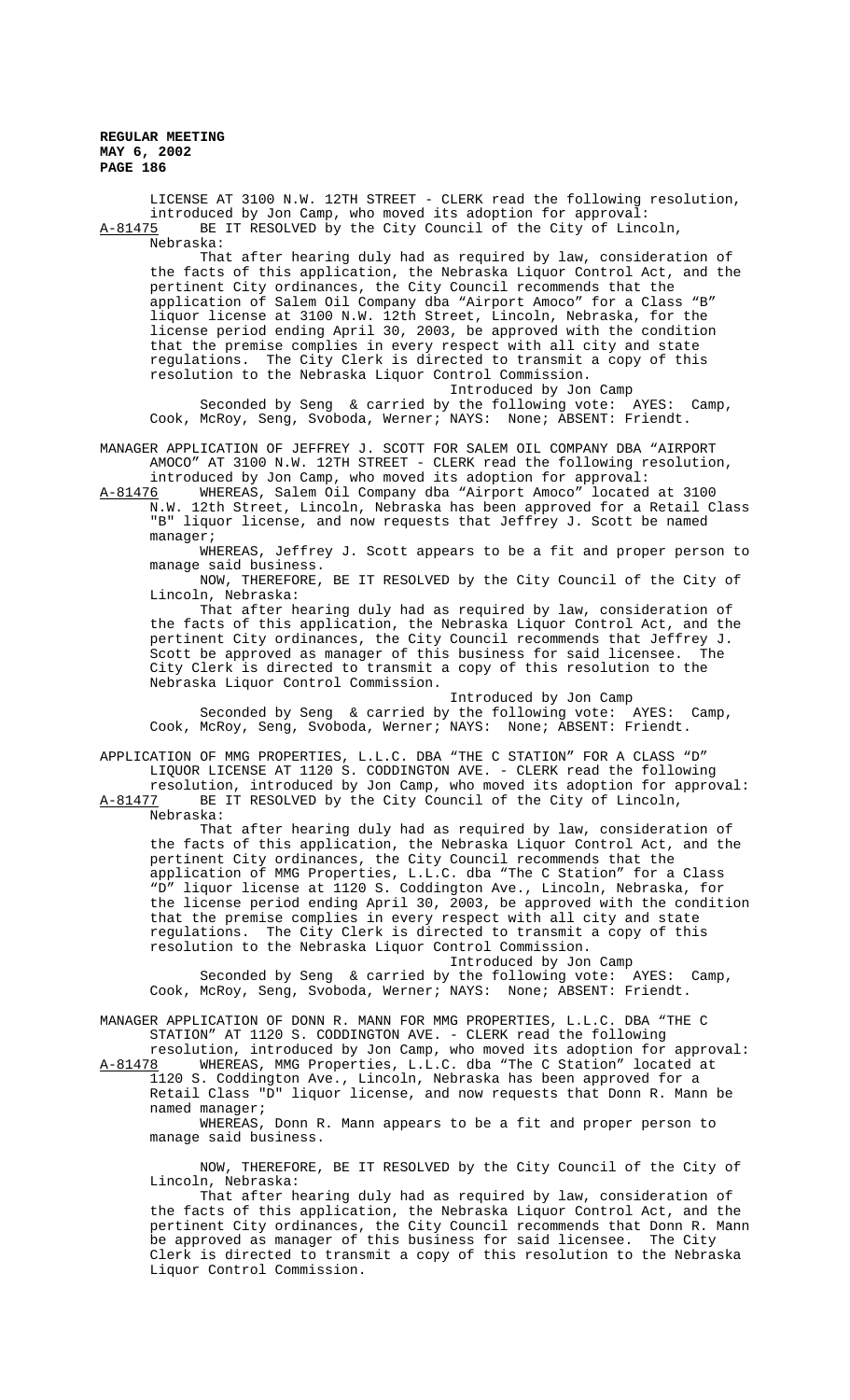Introduced by Jon Camp Seconded by Seng & carried by the following vote: AYES: Camp, Cook, McRoy, Seng, Svoboda, Werner; NAYS: None; ABSENT: Friendt.

## **ORDINANCES - 2ND READING**

- AMENDING TITLE 8, HEALTH & SANITATION, OF THE LINCOLN MUNICIPAL CODE BY CREATING CHAPTER 8.08 TO REGULATE BODY ART ESTABLISHMENTS AND PRACTITIONERS BY REQUIRING ESTABLISHMENTS TO MEET AND MAINTAIN CERTAIN REQUIREMENTS IN ORDER TO OBTAIN AND MAINTAIN A PERMIT FROM THE LINCOLN-LANCASTER COUNTY HEALTH DEPARTMENT; REQUIRING PRACTITIONERS TO RECEIVE PROPER TRAINING BEFORE BEING ISSUED A PERMIT; AND PROHIBITING ALL BODY ART, EXCEPT BODY PIERCING, ON MINORS UNDER THE AGE OF 18 - CLERK read an ordinance, introduced by Jon Camp, amending Title 8, health & sanitation, of the Lincoln Municipal Code by creating Chapter 8.08 to regulate body art establishments and practitioners by requiring establishments to meet and maintain certain requirements in order to obtain and maintain a permit from the Lincoln-Lancaster County Health Department; requiring practitioners to receive proper training before being issued a permit; and prohibiting all body art, except body piercing, on minors under the age of 18, the second time.
- AMENDING TITLE 20 OF THE LINCOLN MUNICIPAL CODE BY ADDING A NEW CHAPTER 20.10 TO ADOPT THE 2000 EDITION OF THE INTERNATIONAL RESIDENTIAL CODE REGULATING AND CONTROLLING THE DESIGN, CONSTRUCTION, QUALITY OF MATERIALS, ERECTION, INSTALLATION, ALTERATION, REPAIR, LOCATION, RELOCATION, REPLACEMENT, ADDITION TO, USE OR MAINTENANCE OF ONE- AND TWO-FAMILY DWELLINGS AND TOWNHOUSES IN THE CITY OF LINCOLN - CLERK read an ordinance, introduced by Glenn Friendt, amending Title 20 of the LMC by adding a new Chapter 20.10 to adopt the 2000 Edition of the International Residential Code regulating and controlling the design, construction, quality of materials, erection, installation, alteration, repair, location, relocation, replacement, addition to, use or maintenance of one-and two-family dwellings and townhouses in the City of Lincoln, the second time.
- AMENDING TITLE 20 OF THE LINCOLN MUNICIPAL CODE BY CREATING A NEW CHAPTER 20.08 TO ADOPT THE 2000 EDITION OF THE INTERNATIONAL BUILDING CODE, WITH AMENDMENTS, ADDITIONS AND DELETIONS THERETO, TO ESTABLISH THE MINIMUM REGULATIONS GOVERNING THE CONDITIONS AND MAINTENANCE OF ALL PROPERTY, BUILDINGS AND STRUCTURES; TO PROVIDE THE STANDARDS FOR SUPPLIED UTILITIES AND FACILITIES AND OTHER PHYSICAL THINGS AND CONDITIONS ESSENTIAL TO ENSURE THAT STRUCTURES ARE SAFE, SANITARY AND FIT FOR OCCUPATION AND USE; AND TO PROVIDE FOR THE CONDEMNATION OF BUILDINGS AND STRUCTURES UNFIT FOR HUMAN OCCUPANCY AND USE AND THE DEMOLITION OF SUCH STRUCTURES, WITHIN THE CITY OF LINCOLN - CLERK read an ordinance, introduced by Glenn Friendt, amending Title 20 of the LMC by creating a new chapter 20.08 to adopt the 2000 Edition of the International Building Code, with amendments, additions and deletions thereto, to establish the minimum regulations governing the conditions and maintenance of all property, buildings and structures; to provide the standards for supplied utilities and facilities and other physical things and conditions essential to ensure that structures are safe, sanitary and fit for occupation and use; and to provide for the condemnation of buildings and structures unfit for human occupancy and use and the demolition of such structures, within the city of Lincoln, the second time.
- AMENDING TITLE 19 OF THE LINCOLN MUNICIPAL CODE TO ADOPT THE INTERNATIONAL FIRE CODE 2000 EDITION WITH AMENDMENTS - CLERK read an ordinance, introduced by Glenn Friendt, amending Title 19 of the LMC to adopt the International Fire Code 2000 Edition with amendments, the second time.

## **RESOLUTIONS**

- APPROVING THE PROPOSAL FOR BMP AND DRY WEATHER STORM DRAINAGE ASSESSMENT BY THE UNL CIVIL ENGINEERING DEPARTMENT FOR MONITORING DRY WEATHER FLOWS, THE WORK PLAN, AND THE IMPLEMENTATION PLAN - CLERK read the following resolution, introduced by Coleen Seng, who moved its adoption for approval:<br>A-81479 BE
- BE IT RESOLVED by the City Council of the City of Lincoln, Nebraska: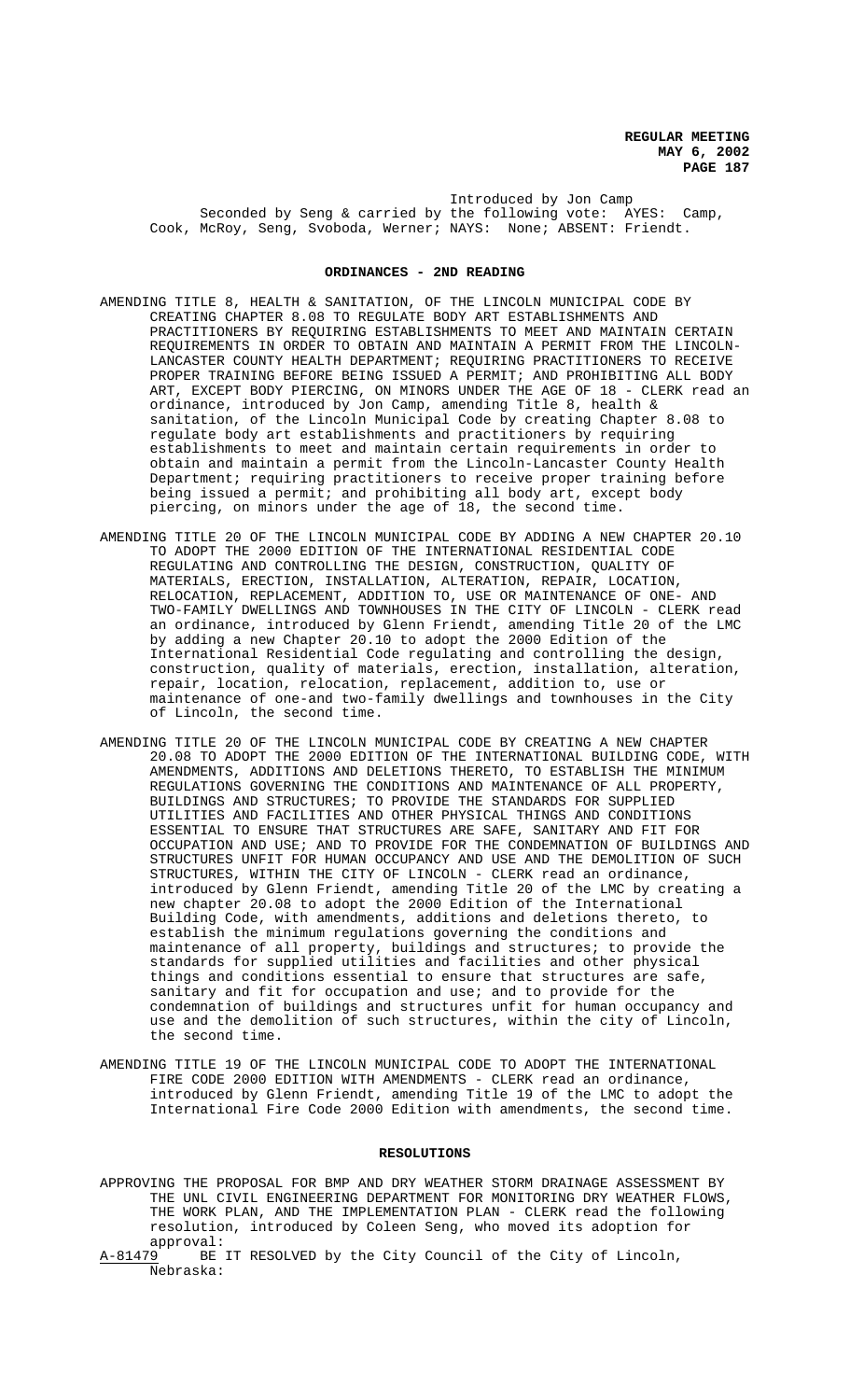> That the Proposal for BMP and Dry Weather Storm Drainage Assessment for monitoring dry weather flows, the Work Plan, and the Implementation Plan, a copy of which is attached hereto marked as Attachment "A" and made a part hereof by reference, is hereby approved, upon the terms and conditions as set forth in said Proposal, and the Mayor is authorized to execute said Proposal on behalf of the City. The City Clerk is directed to return one fully executed copy of said Proposal to the University of Nebraska-Lincoln, 303 Canfield Administration Building, P.O. Box 880430, Lincoln, NE 68588-0430. Introduced by Coleen Seng Seconded by Svoboda & carried by the following vote: AYES: Camp,

> Cook, McRoy, Seng, Svoboda, Werner; NAYS: None; ABSENT: Friendt.

APPEAL OF CRAIG GROAT FROM THE PLANNING COMMISSION CONDITIONAL APPROVAL OF SPECIAL PERMIT 23E FOR AUTHORITY TO CONSTRUCT STUDENT HOUSING FOR 352 STUDENTS, A STUDENT CAMPUS CENTER AND LIBRARY COMPLEX, AND THE RELOCATION OF THE EXISTING PHYSICAL PLANT, ON PROPERTY GENERALLY LOCATED BETWEEN N. 50TH AND 56TH STREETS, AND HUNTINGTON AND MADISON AVENUES - CLERK Read the following resolution, introduced by Coleen Seng, who

moved its adoption for approval:

A-81480 WHEREAS, Nebraska Wesleyan University has submitted an application designated as Pre-existing Special Permit No. 23E to amend the special permit to construct student housing for 352 students, a student campus center and library complex, and the relocation of the existing physical plant on property located between N. 50th and 56th Streets, and Huntington and Madison Avenues, and legally described to wit:

Lot 10, Block 49; the south 92 feet of Lots 7 and 8, Block 53; the south 3 feet of the east 92 feet of Lot 2 and all of Lots 3, 4, 5, and 6, Block 77; Lots 4, 5, and 6, Block 85; Lots 5 and 6 except the east 12 feet of Block 97, Lots 1, 2, 3, 4, and 5, Block 99; Lots 1 and 2, Block 100; the north 75 feet of Lot 1 and all of Lots 2, 3, 6, 7, and 8, Block 101; University Place Addition; and Lot 22 Irregular Tract; and an Irregular Tract between 50th and 56th Streets and Baldwin and Huntington Avenues; all located in the Northeast Quarter of Section 17, Township 10 North, Range 7 East of the 6th P.M., Lincoln, Lancaster County, Nebraska; and

WHEREAS, the Lincoln City-Lancaster County Planning Commission held a public hearing on April 3, 2002 and conditionally approved Special Permit No. 23E; and

WHEREAS, Craig Croat has appealed the action of the Lincoln City-Lancaster County Planning Commission approving Special Permit No. 23E; and

WHEREAS, the community as a whole, the surrounding neighborhood, and the real property adjacent to the area included within the site plan for this expansion will not be adversely affected by granting such a permit; and

WHEREAS, said site plan together with the terms and conditions hereinafter set forth are consistent with the comprehensive plan of the City of Lincoln and with the intent and purpose of Title 27 of the Lincoln Municipal Code to promote the public health, safety, and general welfare.

NOW, THEREFORE, BE IT RESOLVED by the City Council of the City of Lincoln, Nebraska:

That the application of Nebraska Wesleyan University, hereinafter referred to as "Permittee", to construct student housing for 352 students, a student campus center and library complex, and the relocation of the existing physical plant be and the same is hereby granted under the provisions of Section 27.63.075 the Lincoln Municipal Code upon condition that expansion of said accessory uses be in strict compliance with said application, the site plan, and the following additional express terms, conditions, and requirements:

1. This permit approves new student housing capable of accommodating up to 352 students along with 200 new off-street parking spaces located near the northeast corner of the campus, a Campus Center/Library Complex which will replace the current student union and, designation of two alternate sites for the relocation of the physical plant.<br>2.

Before receiving building permits:

a. The Permittee must submit for review and approval to the Planning Department a reproducible final site plan with five copies as approved.

b. The construction plans must conform to the approved plans.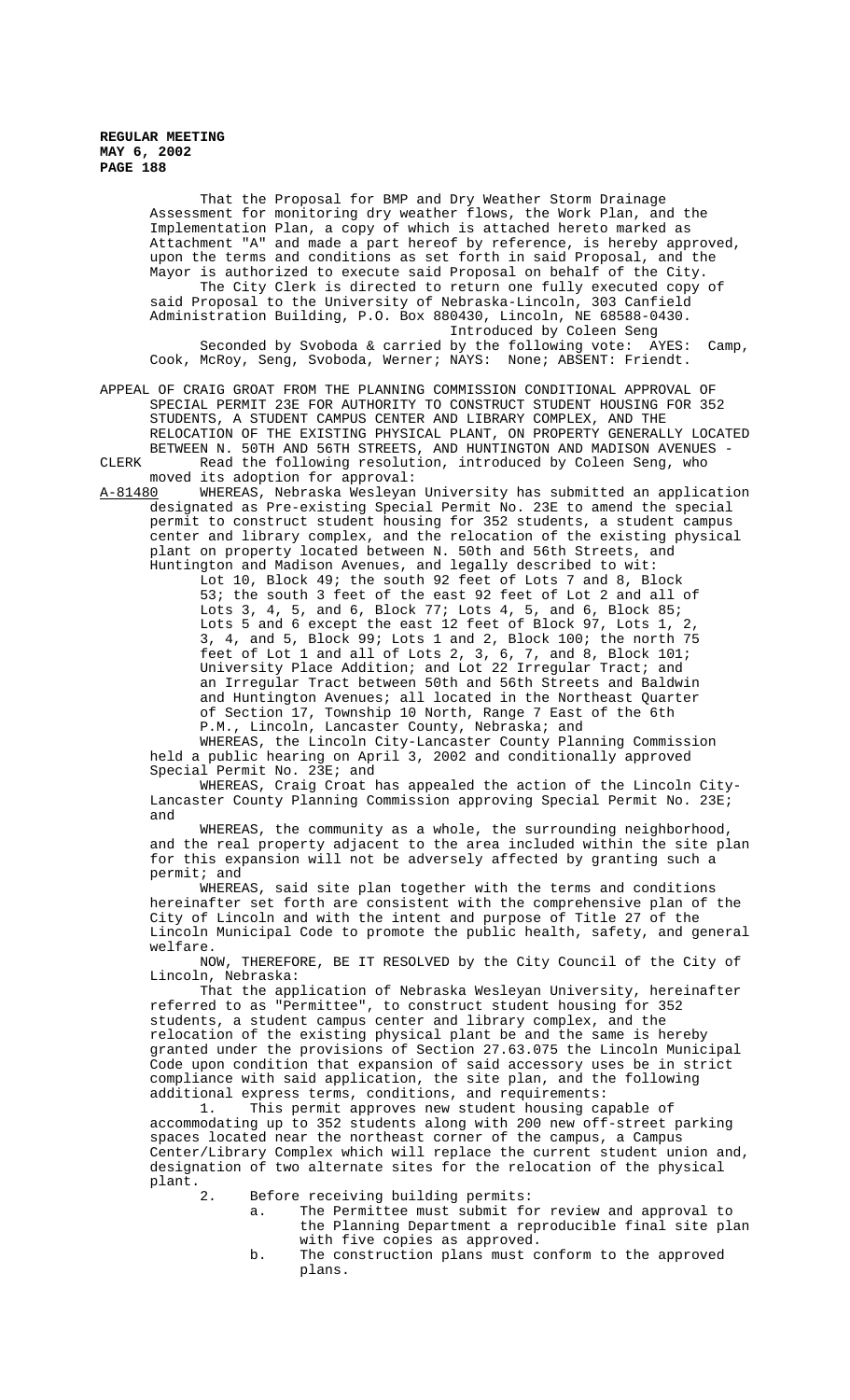3. Before occupying these structures all development and construction must be completed in conformance with the approved plans. 4. The site plan approved by this permit shall be the basis for

all interpretations of setbacks, yards, locations of buildings, location of parking and circulation elements, and similar matters.

5. The terms, conditions, and requirements of this resolution shall be binding and obligatory upon the Permittee and the Permittee's successors and assigns. The building official shall report violations to the City Council which may revoke the special permit or take such other action as may be necessary to gain compliance.

6. The Permittee shall sign and return the City's letter of acceptance to the City Clerk within 30 days following approval of the special permit, provided, however, said 30-day period may be extended up to six months by administrative amendment. The City Clerk shall file a copy of the resolution approving the special permit and the letter of acceptance with the Register of Deeds, filing fees therefor to be paid in advance by the Permittee.

7. The site plan as approved with this resolution voids and supersedes all previously approved site plans, however all resolutions approving previous permits remain in force unless specifically amended by this resolution.

Introduced by Coleen Seng Seconded by Cook & carried by the following vote: AYES: Camp, Cook, McRoy, Seng, Svoboda, Werner; NAYS: None; ABSENT: Friendt.

APPOINTING DR. HENA ROY TO THE LINCOLN-LANCASTER COUNTY BOARD OF HEALTH TO FILL AN UNEXPIRED TERM EXPIRING APRIL 15, 2003 - CLERK read the following resolution, introduced by Coleen Seng, who moved its adoption for approval:

A-81481 BE IT RESOLVED by the City Council of the City of Lincoln, Nebraska:

That the appointment of Dr. Hena Roy to the Lincoln-Lancaster County Board of Health to fill an unexpired term expiring April 15, 2003 is hereby approved.

Introduced by Coleen Seng

Seconded by Svoboda & carried by the following vote: AYES: Camp, Cook, McRoy, Seng, Svoboda, Werner; NAYS: None; ABSENT: Friendt.

APPOINTING TONY MESSINEO TO THE LINCOLN-LANCASTER COUNTY BOARD OF HEALTH TO FILL AN UNEXPIRED TERM EXPIRING APRIL 15, 2003 - CLERK read the

following resolution, introduced by Coleen Seng, who moved its adoption for approval:

A-81482 BE IT RESOLVED by the City Council of the City of Lincoln, Nebraska:

That the appointment of Tony Messineo to the Lincoln-Lancaster County Board of Health to fill an unexpired term expiring April 15, 2003 is hereby approved.

Introduced by Coleen Seng Seconded by Svoboda & carried by the following vote: AYES: Camp, Cook, McRoy, Seng, Svoboda, Werner; NAYS: None; ABSENT: Friendt.

REAPPOINTING RODRIGO CANTARERO TO THE LINCOLN-LANCASTER COUNTY BOARD OF HEALTH FOR A THREE-YEAR TERM EXPIRING APRIL 15, 2005 - CLERK read the following resolution, introduced by Coleen Seng, who moved its adoption for

approval:<br><u>A-81483</u> BE BE IT RESOLVED by the City Council of the City of Lincoln, Nebraska:

That the reappointment of Rodrigo Cantarero to the Lincoln-Lancaster County Board of Health for a three-year term expiring April 15, 2005 is hereby approved.

Introduced by Coleen Seng Seconded by Svoboda & carried by the following vote: AYES: Camp, Cook, McRoy, Seng, Svoboda, Werner; NAYS: None; ABSENT: Friendt.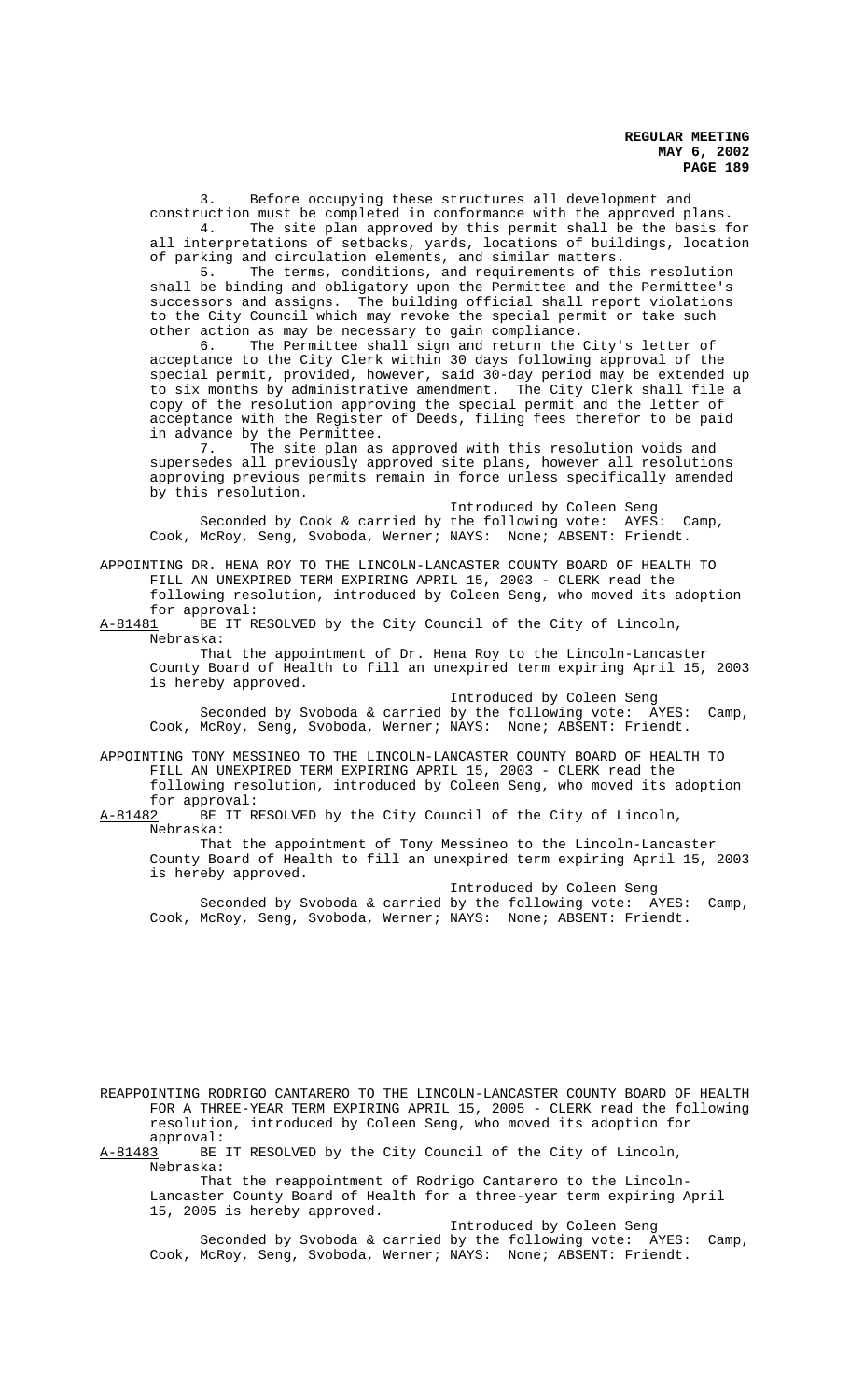SETTING THE HEARING DATE OF MONDAY, MAY 20, 2002 AT 5:30 P.M. FOR APP. OF BDF, LLC DBA LIBATIONS AND THE GRAND ROOM FOR A CLASS C LIQUOR LICENSE, LOCATED AT 317 SO. 11TH STREET - CLERK read the following resolution, introduced by Coleen Seng, who moved its adoption for approval:

A-81484 BE IT RESOLVED by the City Council, of the City of Lincoln, that a hearing date is hereby fixed for Mon., May 20, 2002 at 5:30 p.m. or as soon thereafter as possible in the City Council Chambers, County-City Building, 555 S. 10th St., Lincoln, NE, for the purpose of considering the Application of BDF, LLC dba Libations and The Grand Room for a Class C liquor license located at 317 So. 11th Street.

If the Police Dept. is unable to complete the investigation by said time, a new hearing date will be set. Introduced by Coleen Seng

Seconded by Camp & carried by the following vote: AYES: Camp, Cook, McRoy, Seng, Svoboda, Werner; NAYS: None; ABSENT: Friendt.

APPROVING THE WIDENING OF SAUNDERS AVENUE TO 33' IN WIDTH FROM SPRINGFIELD DRIVE TO 12TH STREET AND ASSESSING THE BENEFITTED PROPERTIES. (In connection  $w/02-40$ )(4/29/02 - Action delayed to  $5/6/02$ ) - CLERK read the following resolution, introduced by Glenn Friendt.

SENG Moved to adopt the resolution as read:

A-81486 WHEREAS, the City of Lincoln, Nebraska, is authorized under Neb. Rev. State. §18-2001, et seq., to pave any street when the paved street does not meet or exceed the minimum standards for pavement set by the City for its paved streets and to do so without petition or creating a street improvement district; and

WHEREAS, a portion of Saunders Avenue, Springfield Drive to  $12^{\text{th}}$ Street is paved but does not meet or exceed the City's minimum standards for pavement.

NOW, THEREFORE, BE IT RESOLVED by the City Council of the City of Lincoln, Nebraska:

That Saunders Avenue, Springfield Drive to  $12<sup>th</sup>$  Street is hereby designated as Paving Unit No. 136 and is hereby ordered paved to meet the City's minimum standards for street paving.

The roadway to be paved shall be 33 feet in width; grading to be from lot line to lot line, and the cost of grading, curbing, guttering, and paving the same; including the cost of grading, curbing, guttering, and paving the intersections and returns, and the cost of grading the sidewalk space and relaying the sidewalks, and all expenses incidental to all of said improvements shall be assessed against the real estate benefitted, to-wit: All that portion of Lots 25 through 34, Block 20, lying southeasterly of the southeasterly line of Springfield Drive, including the south half of the east- west alley vacated by ordinance No. 13856 abutting said Lots 29 through 34, Block 20; and Lots 1 through 10, Block 23; all located in Belmont Addition, Northeast Quarter Section 14, Township 10 North, Range 6 East, of the Sixth principal Meridian in the City of Lincoln, Lancaster County, Nebraska, the assessments against said property benefitted to be in proportion to the benefits, not exceeding the cost thereof. In the event that easements or additional right-of-way must be acquired for the completion of this project, such property rights may be acquired by negotiation and purchase or by condemnation, if necessary, as provided by law.

BE IT FURTHER RESOLVED that, in the event that the actual bid price exceeds 25 percent over the preliminary cost estimate for the improvements, then such bid shall not be awarded until the Council has approved such bid by resolution.

Introduced by Glenn Friendt Seconded by Svoboda & carried by the following vote: AYES: Camp, Cook, McRoy, Seng, Svoboda, Werner; NAYS: None; ABSENT: Friendt.

#### **PETITIONS & COMMUNICATIONS**

# **The following are referred to the Planning Dept.:**

Special Permit 1973 - App. of Donald Bowman for Three Eagles Communications to erect 100' tower to support communications antenna or operation of radio station located at 3800 Cornhusker.

Special Permit 1974 - App. of Michael Mandl for Mission 3, LLC to sell liquor at a convenience store located at 110 West "O" Street.

Combined Use Permit/Special Permit 20 - App. of Danay Kalkowski for Security Federal Savings and CPW Partnership to allow 1,800 square feet of medical testing laboratories located at 70th & Teton Streets.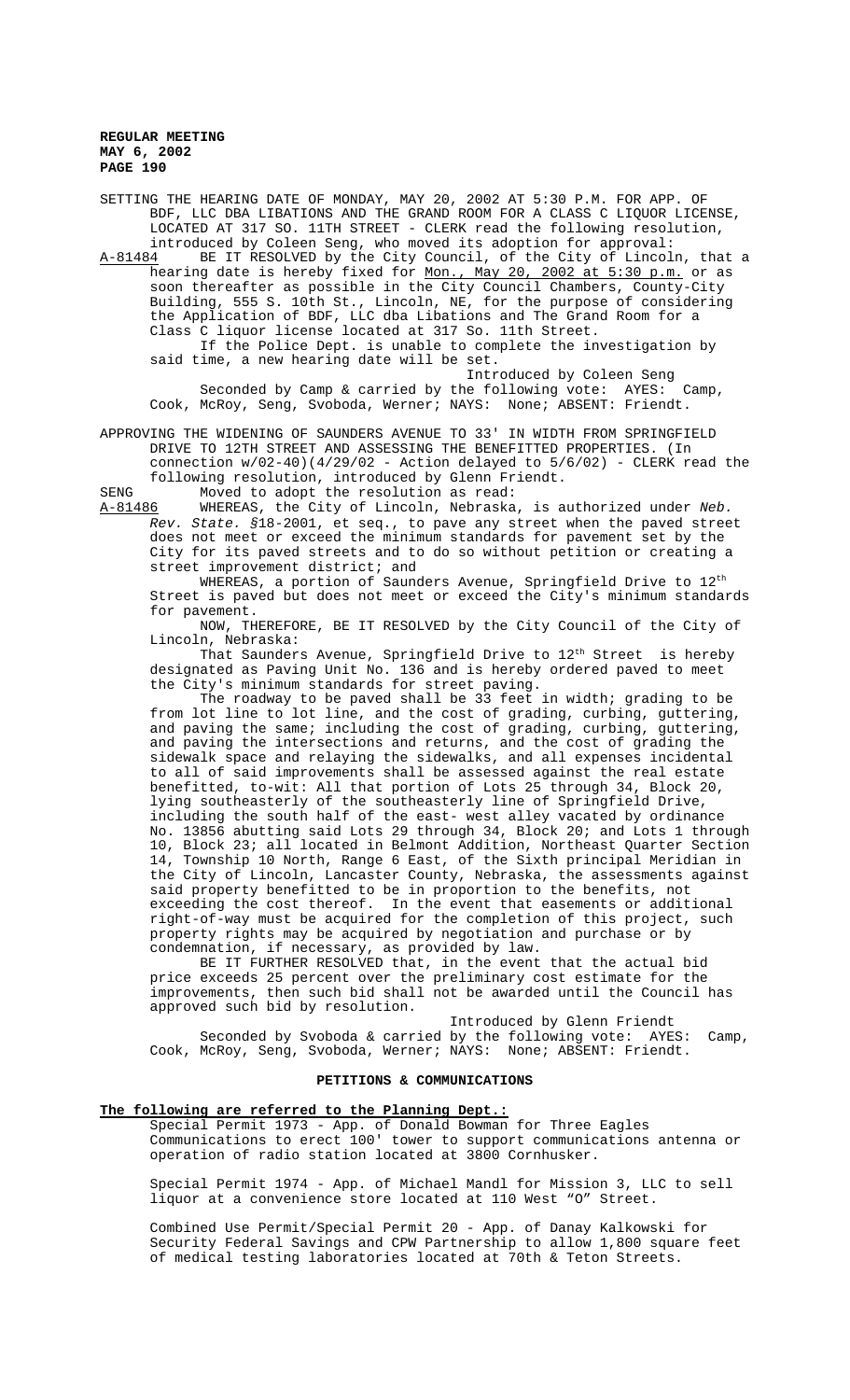PETITION TO VACATE THE PUBLIC WAY - A PORTION OF O'HANLON DRIVE, SUBMITTED BY RIDGE DEVELOPMENT COMPANY - CLERK presented said petition which was referred to the Law Dept.

#### **REPORTS OF CITY OFFICERS**

- CLERK'S LETTER & MAYOR'S APPROVAL OF ORDINANCES AND RESOLUTIONS PASSED AT THE COUNCIL MEETING OF APRIL 29, 2002 - CLERK presented said report which was placed on file in the Office of the City Clerk.
- CLERK'S LETTER & MAYOR'S APPROVAL OF ORDINANCES AND RESOLUTIONS PASSED AT THE COUNCIL MEETING OF APRIL 22, 2002 - CLERK presented said report which was placed on file in the Office of the City Clerk.

INVESTMENT OF FUNDS FOR APRIL 22 THROUGH APRIL 26, 2002 - CLERK read the following resolution, introduced by Coleen Seng, who moved its adoption: BE IT HEREBY RESOLVED BY THE CITY COUNCIL of the City of Lincoln, Nebraska:

That the attachments be confirmed and approved, and the City Treasurer is hereby directed to hold said investments until maturity unless otherwise directed by the City Council. (Investments for April 22 - April 26, 2002)

Introduced by Coleen Seng Seconded by Svoboda & carried by the following vote: AYES: Camp, Cook, McRoy, Seng, Svoboda, Werner; NAYS: None; ABSENT: Friendt.

- REPORT OF LINCOLN WATER & WASTEWATER SYSTEM OF RECAPITULATION OF DAILY CASH RECEIPTS FOR APRIL, 2002 - CLERK presented said report which was placed on file in the Office of the City Clerk. **(8-71)**
- REPORT FROM CITY TREASURER OF TELECOMM, OCC. TAX FOR THE MONTH OF SEPTEMBER, 2001: MERCHANT WIRED; JANUARY & FEBRUARY, 2002: NORSTAN NETWORK SERVICES, INC.; MARCH, 2002: TRAC FONE WIRELESS, INC., TELCO DEVELOPMENT GROUP DE INC., EXCEL TELECOMMUNICATIONS, INC., ATS MOBILE TELEPHONE CO., INC., AMERIVISION COMMUNICATIONS, INC., NEXTEL WEST CORP., MCLEOD USA TELECOMMUNICATIONS SERVICES, INC., SPRINT COMMUNICATION COMPANY LIMITED PARTNERSHIP, SPRINT SPECTRUM, L.P., GUARANTEED PHONE SERVICE, AND NORSTAN NETWORK SERVICES, INC. - CLERK presented said report which was placed on file in the Office of the City Clerk. **(20)**

#### **ORDINANCES - 1ST READING**

- CHANGE OF ZONE 3359 APPLICATION OF PINNACLE BANK AND 70TH STREET PROPERTIES, INC. FOR A CHANGE OF ZONE FROM O-2 SUBURBAN OFFICE TO O-3 OFFICE PARK ON PROPERTY GENERALLY LOCATED AT SOUTH 70TH STREET AND LINCOLNSHIRE ROAD.(IN CONNECTION W/02R-103) - CLERK read an ordinance, introduced by Coleen Seng, for a Change of Zone 3359 - Application of pinnacle Bank and 70th Street properties, Inc. for a Change of Zone from O-2 Suburban Office to O-3 Office Park on property generally located at South 70th Street and Lincolnshire Road, the first time.
- APPROVING A CONTRACT BETWEEN THE CITY AND THE DOWNTOWN LINCOLN ASSOCIATION TO OPERATE AND REGULATE A TUESDAY OPEN-AIR MARKET IN THE AREA OF 12TH STREET FROM Q TO R STREETS AND R STREET FROM 12TH TO 13TH STREETS FROM JUNE 4, 2002, THROUGH JUNE 25, 2002 - CLERK read an ordinance, introduced by Coleen Seng, approving a contract between the City and the Downtown Lincoln Association to operate and regulate a Tuesday Open-Air Market in the area of 12th Street from Q to R Streets and R Street from 12th to 13th Streets from June 4, 2002, through June 25, 2002, the first time.
- AMENDING SECTION 6.04.155 OF THE LINCOLN MUNICIPAL CODE RELATING TO ANIMAL HYBRIDS TO POSTPONE THE EFFECTIVE DATE OF THE BAN ON ANIMAL HYBRIDS TO OCTOBER 1, 2002 - CLERK read an ordinance, introduced by Coleen Seng, amending Section 6.04.155 of the Lincoln Municipal Code relating to animal hybrids to postpone the effective date of the ban on animal hybrids to October 1, 2002, the first time.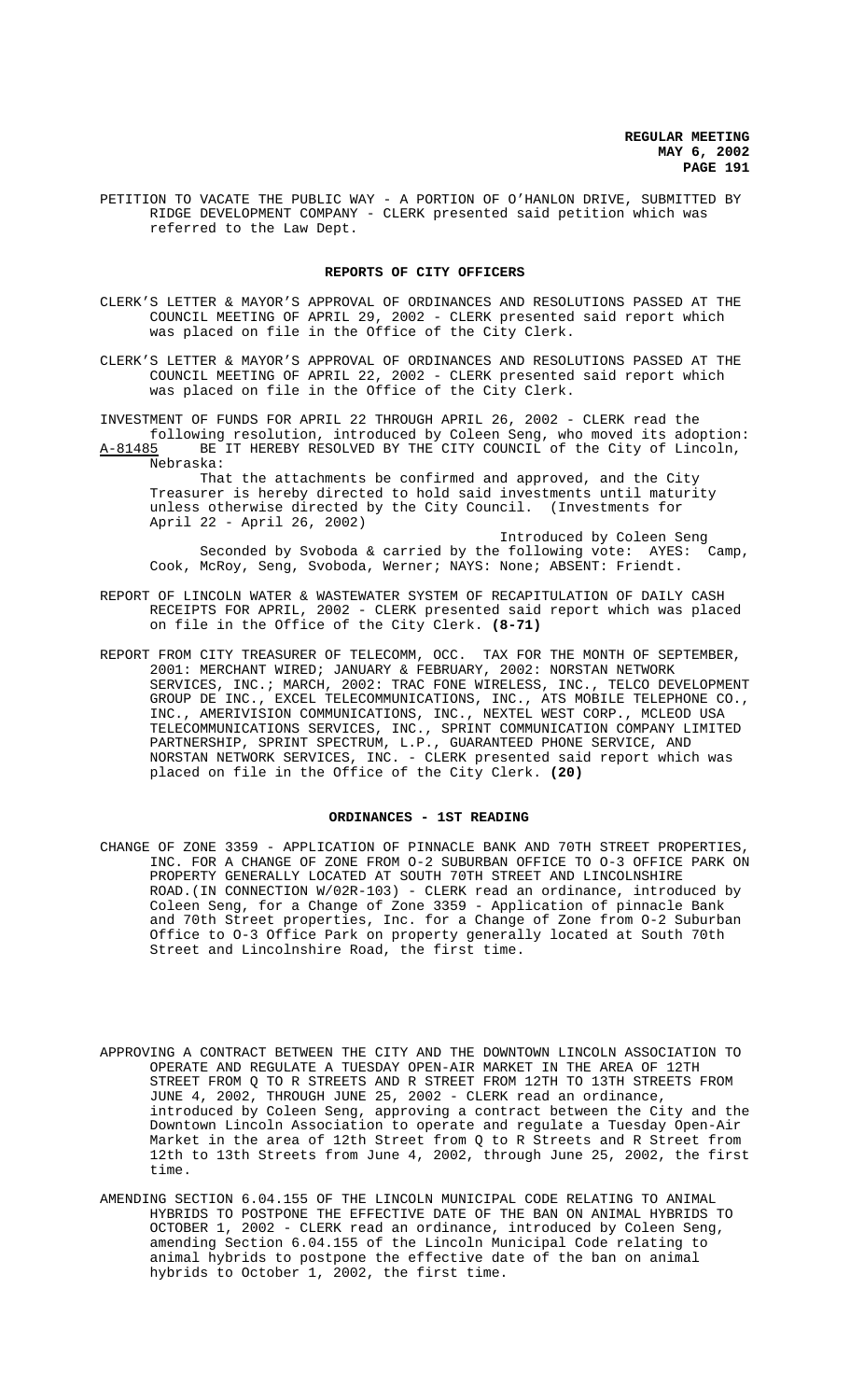#### **ORDINANCES - 3RD READING**

CREATING A RE-PAVING DISTRICT 154 IN SAUNDERS AVENUE FROM 12TH STREET TO 14TH STREET, FOR THE WIDENING OF THE STREET TO 33' IN WIDTH. (IN CONNECTION W/02R-66) - PRIOR to reading:

SENG Moved to amend Bill No. 02-40 in the following manner:

One page 1, line 16, after the word "thereof" replace the period with a semi-colon and insert the following language: provided, however, that such special assessments shall be paid out of the CDBG Special Assessment Pavign Program funds for property owners earning at or below 50% of the City's median income.

Seconded by Cook & carried by the following vote: AYES: Camp, Cook, McRoy, Seng, Svoboda, Werner; NAYS: None; ABSENT: Friendt. CLERK Read the following ordinance, introduced by Jonathan Cook, creating a re-paving district 154 in the Saunders Avenue from 12th Street to 14th Street, for the widening of the street to 33' in width, the third time.

CAMP Moved to pass the ordinance as read.

Seconded by Seng & carried by the following vote: AYES: Camp, Cook, McRoy, Seng, Svoboda, Werner; NAYS: None; ABSENT: Friendt. The ordinance, being numbered **17993**, is recorded in Ordinance Book 25, Page

AMENDING SECTION 24.52.010 OF THE LINCOLN MUNICIPAL CODE RELATING TO SEWER CONNECTION FEES TO PROVIDE FOR A CONNECTION FEE REIMBURSEMENT TO ANYONE WHO CONSTRUCTS A CITY SEWER PURSUANT TO THE EXECUTIVE ORDER PROCESS - CLERK read the following ordinance, introduced by Jonathan Cook, amending Section 24.52.010 of the Lincoln Municipal Code relating to sewer connection fees to provide for a connection fee reimbursement to anyone who constructs a city sewer pursuant to the executive order process, the third time.

COOK Moved to pass the ordinance as read.

Seconded by Seng & carried by the following vote: AYES: Camp, Cook, McRoy, Seng, Svoboda, Werner; NAYS: None; ABSENT: Friendt. The ordinance, being numbered **17994**, is recorded in Ordinance Book 25, Page

AMENDING CHAPTER 6.04 OF THE LINCOLN MUNICIPAL CODE BY ADDING A NEW SECTION NUMBERED 6.04.435 TO MAKE IT UNLAWFUL FOR ANY PERSON TO OWN, KEEP, OR HARBOR ANY BIRD OR ANIMAL WHICH BY LOUD, CONTINUED, OR FREQUENT NOISE SHALL DISTURB THE PEACE AND QUIET OF ANY PERSON OR NEIGHBORHOOD, TO PROVIDE EXCEPTIONS, AND TO PROVIDE DEFINED FINES FOR FIRST, SECOND, AND THIRD OFFENSES - CLERK read the following ordinance, introduced by Jonathan Cook, Amending Chapter 6.04 of the Lincoln Municipal Code by adding a new section numbered 5.04.435 to make it unlawful for any person to own, keep, or harbor any bird or animal which by loud, continued, or frequent noise shall disturb the peace and quiet of any person or neighborhood, to provide exceptions, and to provide defined fines for first, second, and third offenses, the third time. COOK Moved to pass the ordinance as read.

Seconded by Seng & carried by the following vote: AYES: Camp, Cook, McRoy, Seng, Svoboda, Werner; NAYS: None; ABSENT: Friendt. The ordinance, being numbered **17995**, is recorded in Ordinance Book 25, Page

#### **MISCELLANEOUS BUSINESS**

#### **PENDING LIST -**

WERNER Moved to set a policy that if signatures representing greater than 50% of total front footage are not received within one year from creation of a district requiring such signatures (Ornamental Lighting and Paving), Public Works shall bring the created district back to the City Council for repeal. Seconded by Seng & carried by the following vote: AYES: Camp, Cook, McRoy, Seng, Svoboda, Werner; NAYS: None; ABSENT: Friendt.

CAMP Moved to extend the Pending List to May 13, 2002. Seconded by Seng & carried by the following vote: AYES: Camp, Cook, McRoy, Seng, Svoboda, Werner; NAYS: None; ABSENT: Friendt.

# **UPCOMING RESOLUTIONS** -